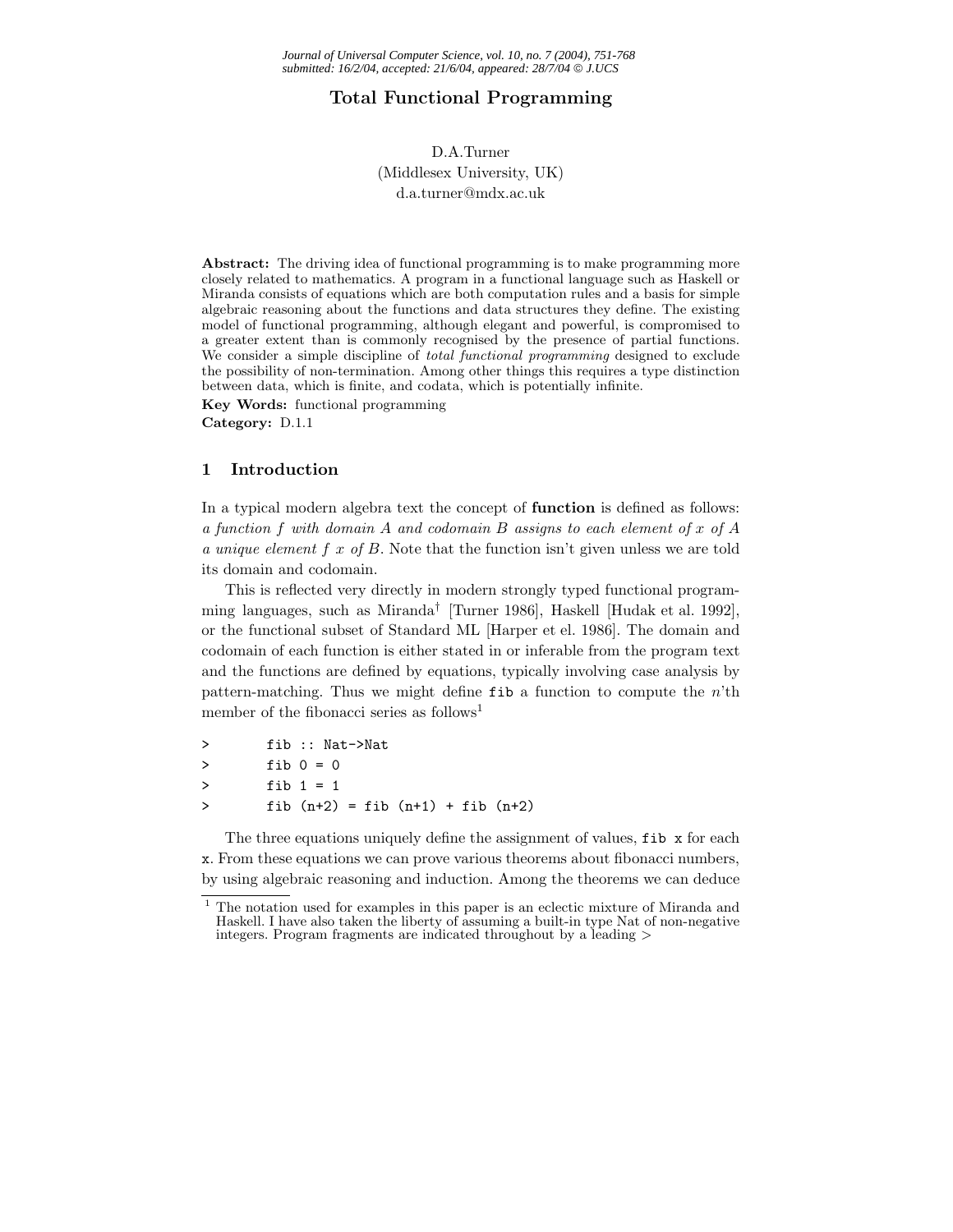are the values of fib x for specific x. For example

fib 20 = 6765

by using the equations from left to right, as *reduction rules*. The above functional program is thus both a mathematical definition of  $fib$  and at the same time an algorithm for computing it. One of the enduring myths about functional programming languages is that they are somehow non-algorithmic. On the contrary, the idea of functional programming is to present algorithms in a more transparent form, uncluttered by housekeeping details.

Unless we do something clever, like memoizing the function, the above is not an efficient algorithm for  $f$ ib as it takes time exponential<sup>2</sup> in n to compute fib n. A more efficient program for fib is the tail-recursive one:

 $>$  fib' n = f n 0 1 > f0ab=a  $> f(n+1)$  a b = f n b (a+b)

We would like to confirm that

 $\forall n \in \mathbb{N}$ at.fib' n = fib n The key to this is to prove for arbitrary p

Theorem  $\forall n \in \mathbb{N}$ at.f n (fib p) (fib (p+1)) = fib (p+n)

**Proof** by induction on n

*Straightforward using the program equations for* f *and* fib *and an induction step.*

The seemingly close fit between program text and mathematical reasoning accounts for a large part of the appeal of functional languages (together with their conciseness and expressive power) especially in a pedagogical context. But there is a serpent lurking in the garden (in fact a whole nest of them). Consider the following, perfectly legal, well-typed, program.

> loop :: Int->Int > loop n = 1 + loop n

From this we have

 $loop\ 0=1+ loop\ 0$ 

subtracting *loop* 0 from both sides and using  $x - x = 0$  and associativity we get  $0=1$ 

From which we can infer anything. What went wrong?

Despite being of type  $Int$  the value of loop 0 is not an integer of the familiar kind. It is  $\perp_{Int}$  the undefined integer. Because we allow unrestricted recursion

 $2$  Actually to compute *fib n* takes time proportional to *fib n* but this tends asymptotically to an exponential in *n*.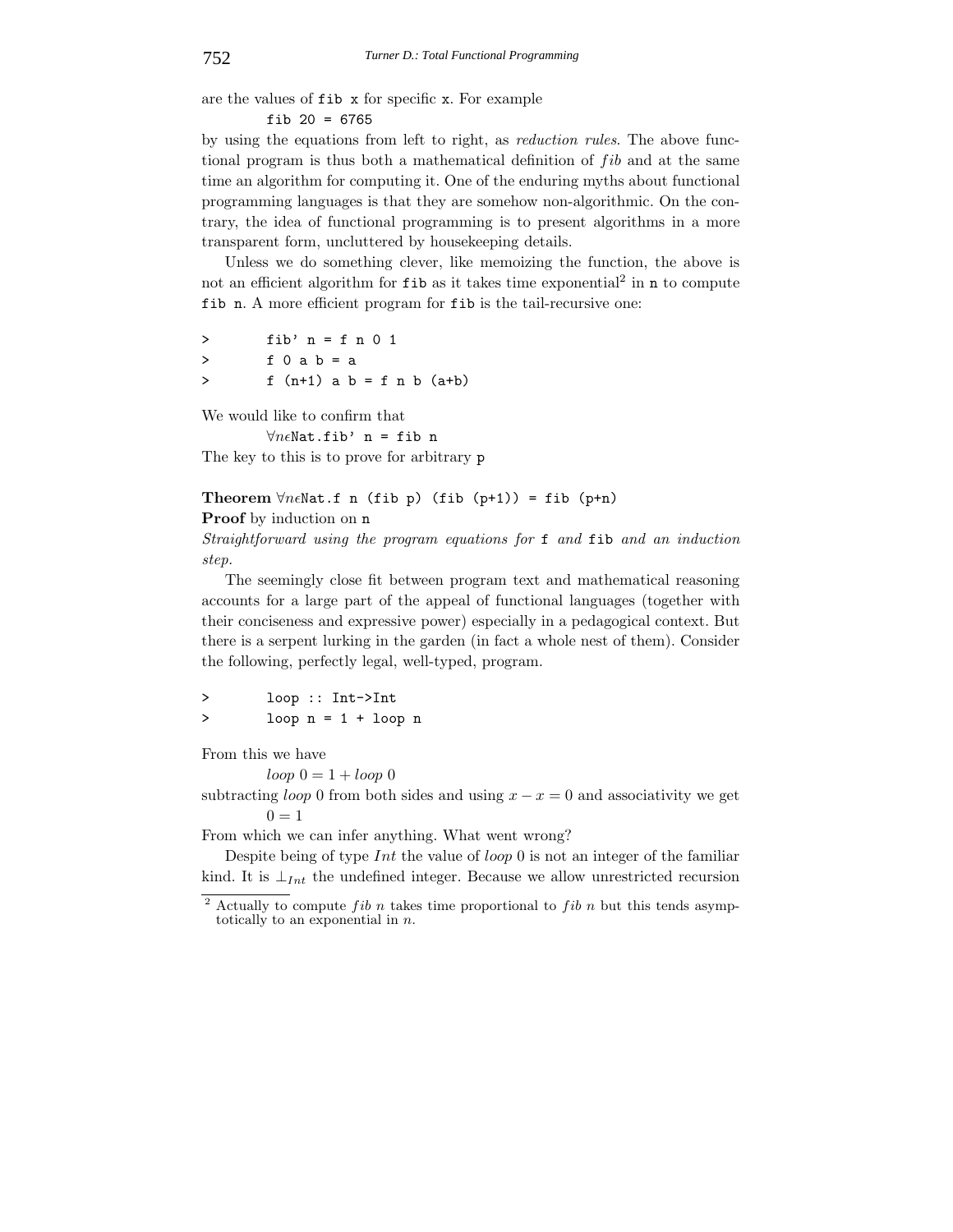we are programming with *partial functions* not functions in the standard mathematical sense.

The thesis of this paper is that functional programming is a good idea, but we haven't got it quite right yet. What we have been doing is partial functional programming. What we should be doing is total functional programming.

The remaining sections of the paper are organised as follows. Section 2 introduces the idea of total functional programming. In section 3 we outline an elementary language for total functional programming over finite data. In section 4 we show how the concept of codata can be added, to bring back the possibility of programming with infinite streams etc. In section 5 we discuss some extensions and in section 6 make some closing remarks.

# **2 Total Functional Programming**

In conventional functional programming if we have an expression  $e$  of type Int say, we know that if evaluation of e terminates successfully the result will be an integer – but the evaluation might fail to terminate, or might result in an error condition.

In total functional programming if we have a well-typed expression  $e$  of type Int we know that evaluation of e will terminate with an integer result. There are no run-time errors and everything terminates.

In the semantics of partial functional programming each type T contains an extra element  $\perp_T$  to denote errors and non-terminations.

In total functional programming  $\perp$  does not exist. The data types are those of ordinary discrete mathematics. This has three main advantages, which we now briefly consider in turn.

(A note on correct usage: the term *function* already implies totality so the term "total function" should not be used. In partial fp we program with (perhaps) partial functions, in total fp we program only with functions.

# **2.1 Simpler Proof Theory**

One of the things we say about functional programming is that it's easy to prove things, because there are no side effects. But in Miranda or Haskell - or indeed SML - the rules are not those of standard mathematics. For example if e is of type Nat, we cannot assume  $e - e = 0$  because e might have for its value  $\perp$ *Nat*.

Similarly we cannot rely on usual principle of induction for Nats

$$
\frac{\forall n. P(n) \Rightarrow P(n+1)}{\forall n. P(n)}
$$

 $D(0)$ 

without taking precautions to deal with the case  $n = \perp$ .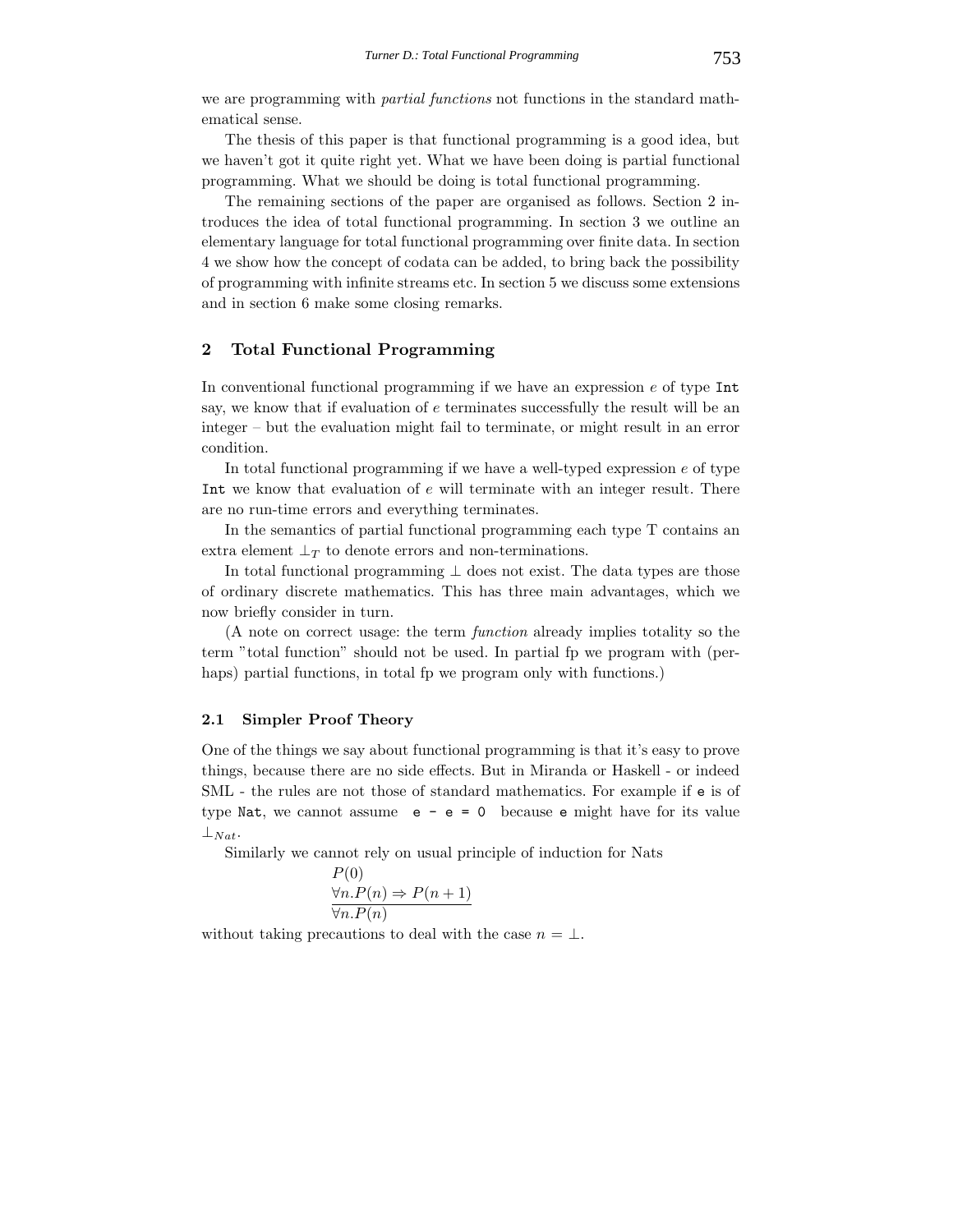These problems arise, in different ways, in both strict and lazy languages. In total functional programming these problems go away because there is no  $\perp$  to worry about. We are back in the familiar world of sets.

# **2.2 Simpler Language Design**

In partial functional programming we have a fundamental language design choice forced on us at an early stage — whether to make functional application strict in the argument. That is, is it a rule of the language that for any function f

f  $\bot = \bot$ 

SML says yes to this, as does Scheme, while Miranda and Haskell embrace nonstrictness and thus lazy evaluation as the norm, leading to a far-reaching differences in programming style.

There are many other decisions to make because of the presence of  $\bot$ . For example should the product space  $A \times B$  be lifted or non-lifted? Haskell has the first, Miranda the second — this affects the behaviour of pattern-matching. In Miranda

 $>$  f (x, y) = ... is *irrefutable*, that is the match cannot fail, because at type  $A \times B$  we have  $(\perp_A, \perp_B) = \perp_{A \times B}$ 

whereas Haskell's product type has an extra  $\perp$  below  $(\perp, \perp)$  and therefore for it the pattern  $(x, y)$  doesn't match  $\perp$ .

These seemingly trivial decisions can interact in unexpected ways and cause innocent looking programs which work in one system to fail in another (even moving between two languages which are both lazy).

For another example take the & operation on Bool, defined by

```
True & True = True
True & False = False
False & True = False
False & False = False
```
but there are more cases to be defined:

```
\perp & y = ?
x & ⊥ = ?
```
Considering the possible values for these (which are constrained by monotonicity) gives us a total of four different possible versions of & namely

- **(i)** doubly strict &
- **(ii)** left-strict &
- **(iii)** right-strict &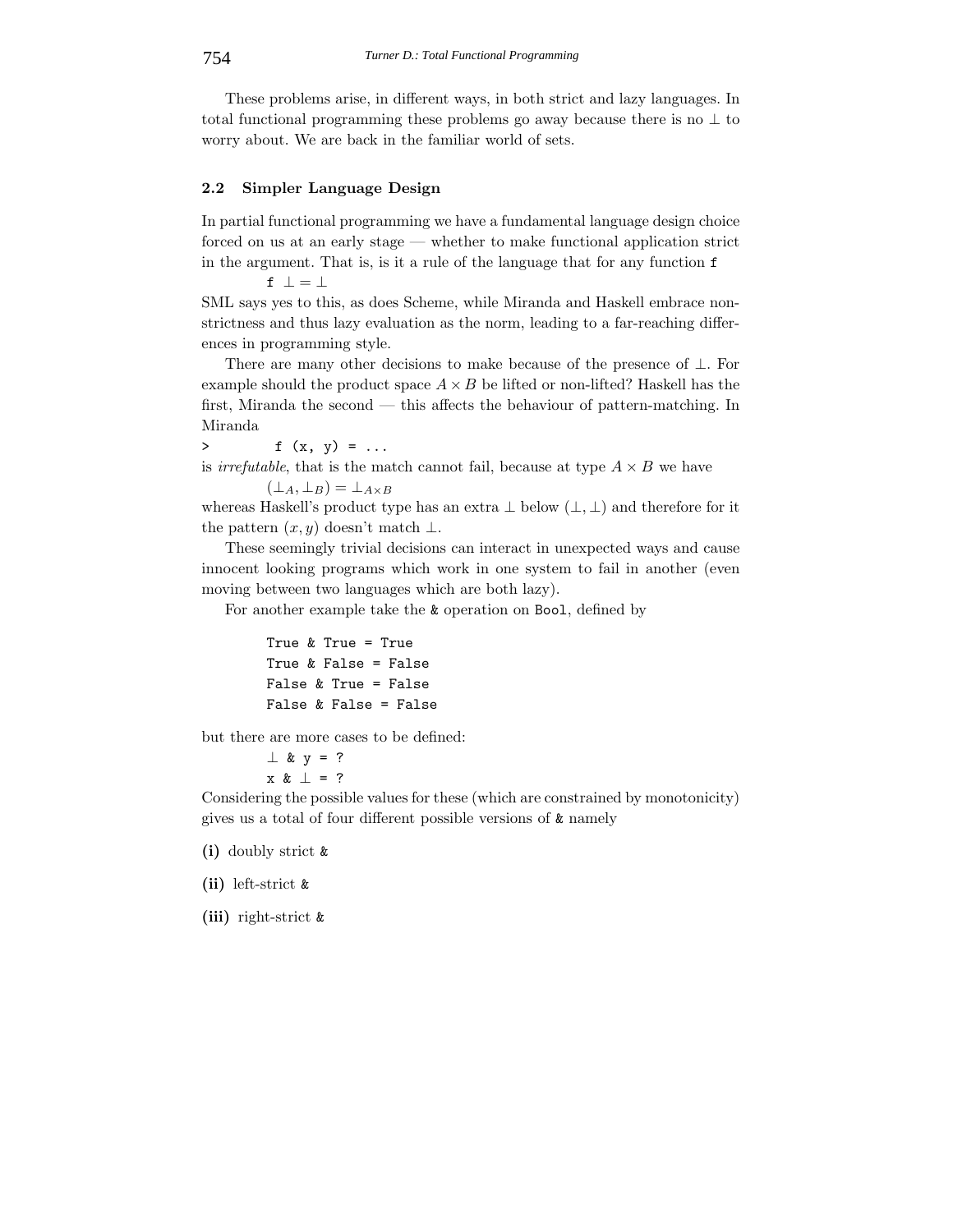## **(iv)** doubly non-strict (parallel) &

Most current programming languages opt for (ii), the left to right version but this is somewhat arbitrary and breaks the symmetry which & has in logic.

In total functional programming these semantic choices go away. There is only one possible definition of the product type  $A \times B$ ; only one & operation exists, defined by its actions on True, False alone, and so on. We no longer have a split between strict and non-strict languages — in a well-typed program every subexpression must have a proper value and the choice between normal order and applicative order evaluation won't affect the outcome.

# **2.3 Flexibility of Implementation**

In total functional programming reduction is *strongly Church-Rosser.* Note the distinction between

- **(A)** Church-Rosser Property3: *If E can be reduced in two different ways and they both produce normal forms, these will be the same*
- **(B)** Strong Church-Rosser Property: *Every reduction sequence leads to a normal form and normal forms are unique.*

The ordinary Church-Rosser property says normal forms are unique - but the normal form need not exist and where it does, not every reduction sequence will find it; with strong Church-Rosser we have uniqueness of normal form plus strong normalisability - normal forms always exist and we can evaluate in any order. This gives much greater freedom for implementor to choose an efficient strategy, perhaps to improve space behaviour, or to get more parallelism. The choice of evaluation order becomes a matter for the implementor, and cannot affect the semantics.

An alternative name for total functional programming, used in [Turner 1995], and inspired by the strong Church-Rosser property, is *strong* functional programming by contrast with which conventional fp may be called *weak.*

## **2.4 Disadvantages**

There are two obvious disadvantages of total functional programming

- 1. Our programming language is no longer Turing complete!
- 2. If all programs terminate, how do we write an operating system?

<sup>&</sup>lt;sup>3</sup> More exactly the Church Rosser property of a relation  $\Rightarrow$  is that if  $E_1 \Rightarrow E_2 \wedge E_1 \Rightarrow$ *E*<sub>3</sub> there exists *E*<sub>4</sub> such that *E*<sub>2</sub>  $\Rightarrow$  *E*<sub>4</sub> ∧ *E*<sub>3</sub>  $\Rightarrow$  *E*<sub>4</sub>. Property A is a consequence of this.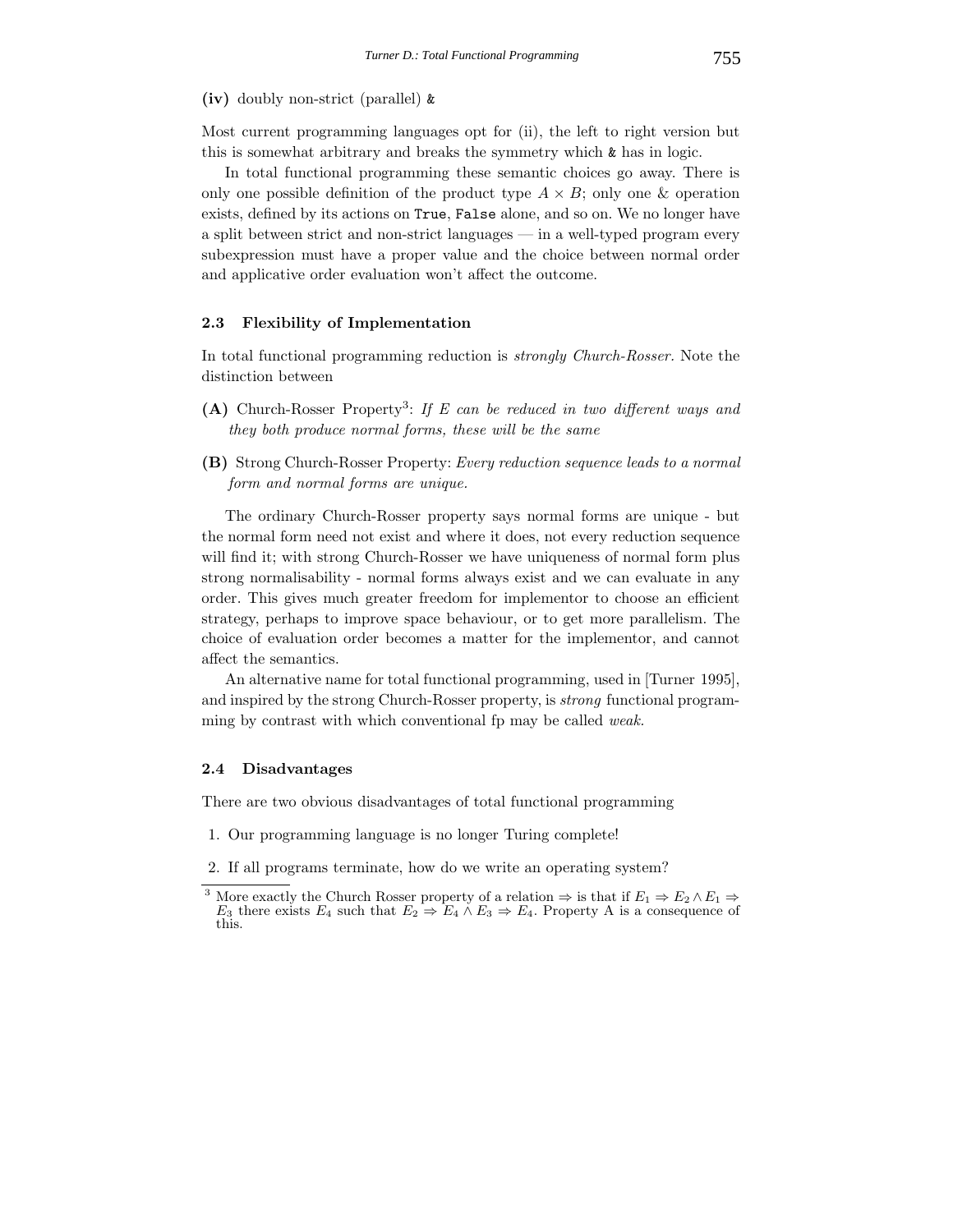Can we live with 1? We will return to this in the closing section, so let us postpone discussion for now.

The answer to 2 is that we need *codata* as well as data. (But unlike in weak functional programming, the two will be kept separate. We will have finite data and infinite codata, but no partial data.)

There already exists a powerful theory of total functional programming which has been extensively studied. This is the constructive type theory of Per Martin-Löf (of which there are several different versions). This includes:

- **–** Dependent types (types indexed over values)
- **–** Second order types
- **–** An isomorphism between types and propositions, that enables programs to express proof information.

The theory was developed as a foundational language for constructive mathematics. It is certainly possible to program in it, see for example [Nordstrom et al. 1990], but it would hardly be suitable as an introductory language to teach programming.

I am interested in finding something simpler.

# **3 Elementary total functional programming**

What I propose is something much more modest than constructive type theory, namely an *elementary* discipline of total functional programming.

Elementary here means

1) Type structure no more complicated than Hindley/Milner, or one of its simple variants. So we will have types like  $Nat \rightarrow Nat$ , and polymorphic types like  $\alpha \to \alpha$ , but nothing worse.

2) Programs and proofs will be kept separate, as in conventional programming. What we are looking for is essentially a strongly terminating subset of Miranda or Haskell (or for that matter SML, since the difference between strict and lazy goes away in a strong functional language)

## **3.1 Rules for elementary total fp**

First, we must be able to define data types.

| $\rightarrow$ | $data Bool = False   True$              |
|---------------|-----------------------------------------|
| $\rightarrow$ | data Nat = Zero   Suc Nat               |
| $\rightarrow$ | data List $a = Nil$   Cons a (List a)   |
| $\rightarrow$ | $data$ Tree = Nilt   Node Nat Tree Tree |
| $\rightarrow$ | data Array a = Bounds Nat Nat (Nat->a)  |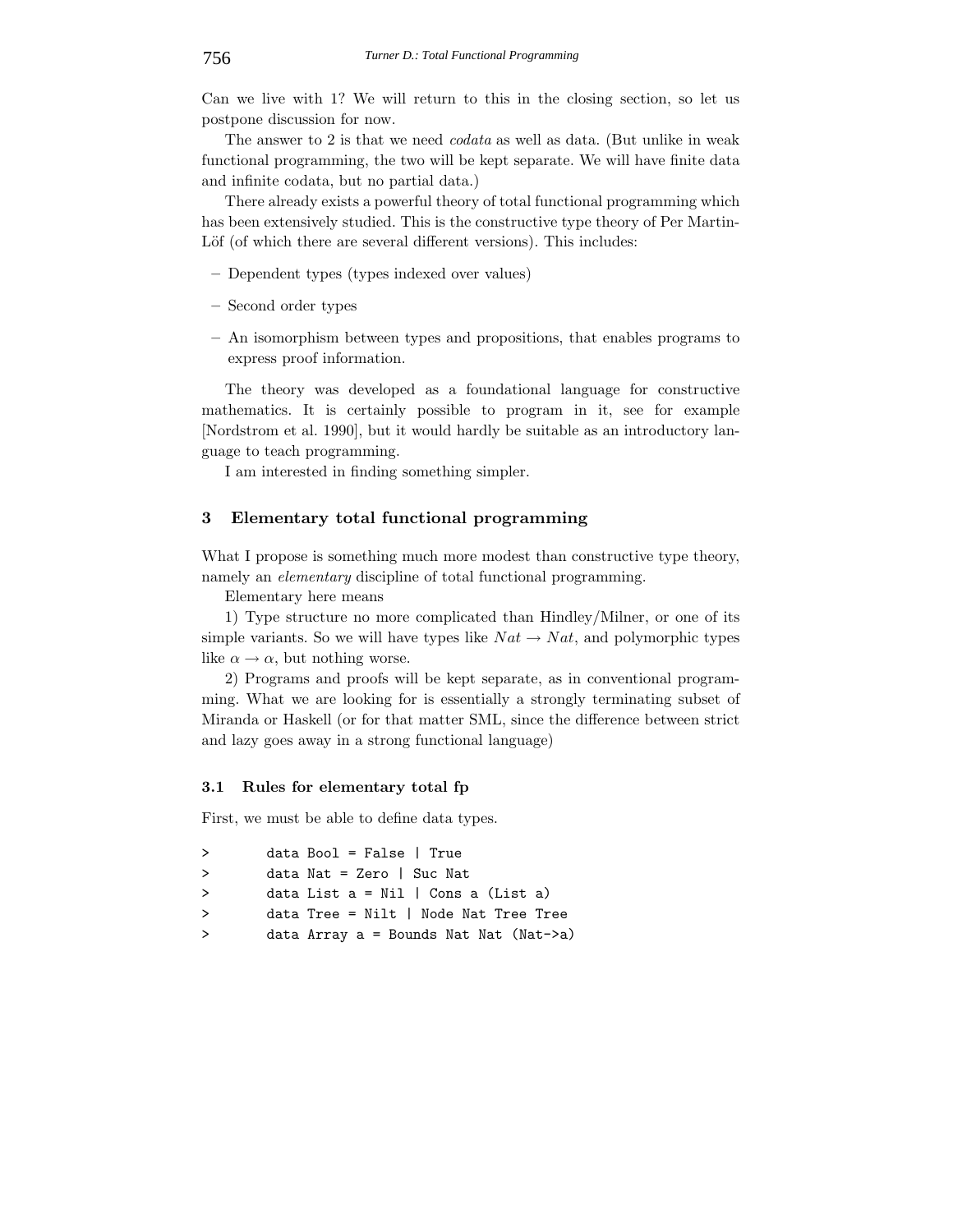and so on.

As is usual some types - Nat and List for example - will be built in, with special syntax, for convenience. So we can write e.g. 3 instead of Suc(Suc(Suc Zero)) and correspondingly, some primitive operations such as +, − and > on Nat will be built in for efficiency, although they could easily be defined.

We define functions by the usual style of equational definition using pattern matching over data types. Eg

```
> size :: Tree -> Nat
> size Nilt = 0
> size (Node n x y) = 1 + size x + size y
>
> filter :: (a->Bool) -> List a -> List a
> filter f Nil = Nil
> filter f (Cons a x) = Cons a (filter f x), if f a
> = filter f x, otherwise
```
In using guard syntax: if and otherwise, we assume the presence of type Bool. There are three essential restrictions to maintain totality.

**RULE 1) All case analysis must be complete.** So where a function is defined by pattern matching, every constructor of the argument type must be covered and in a set of guarded alternatives, the terminating 'otherwise' case must be present.

In the same spirit any built in operations must be total. This will involve a some non-standard decisions - for example we will have

 $0 / 0 = 0$ 

Runciman [Runciman 1989] gives a useful and interesting discussion of how to make natural arithmetic closed. He argues rather presuasively that the basic arithmetic type in a functional language should be Nat rather than Int. In a total language it is certainly desirable to have Nat as a staticly recognised type, even if Int is also provided, since there are functions that have no sensible value on negative integers – factorial for example.

Making all operations total of course requires some attention at types other than Nat - for example we have to decide what to do about hd. This is more troublesome.

```
> hd :: List a -> a
> hd (Cons a x) = a
> hd Nil = ...???...
```
Because hd is polymorphic we cannot simply assign a conventional value to hd Nil, for with the abolition of  $\perp$  we no longer have any values of type  $\alpha$ . The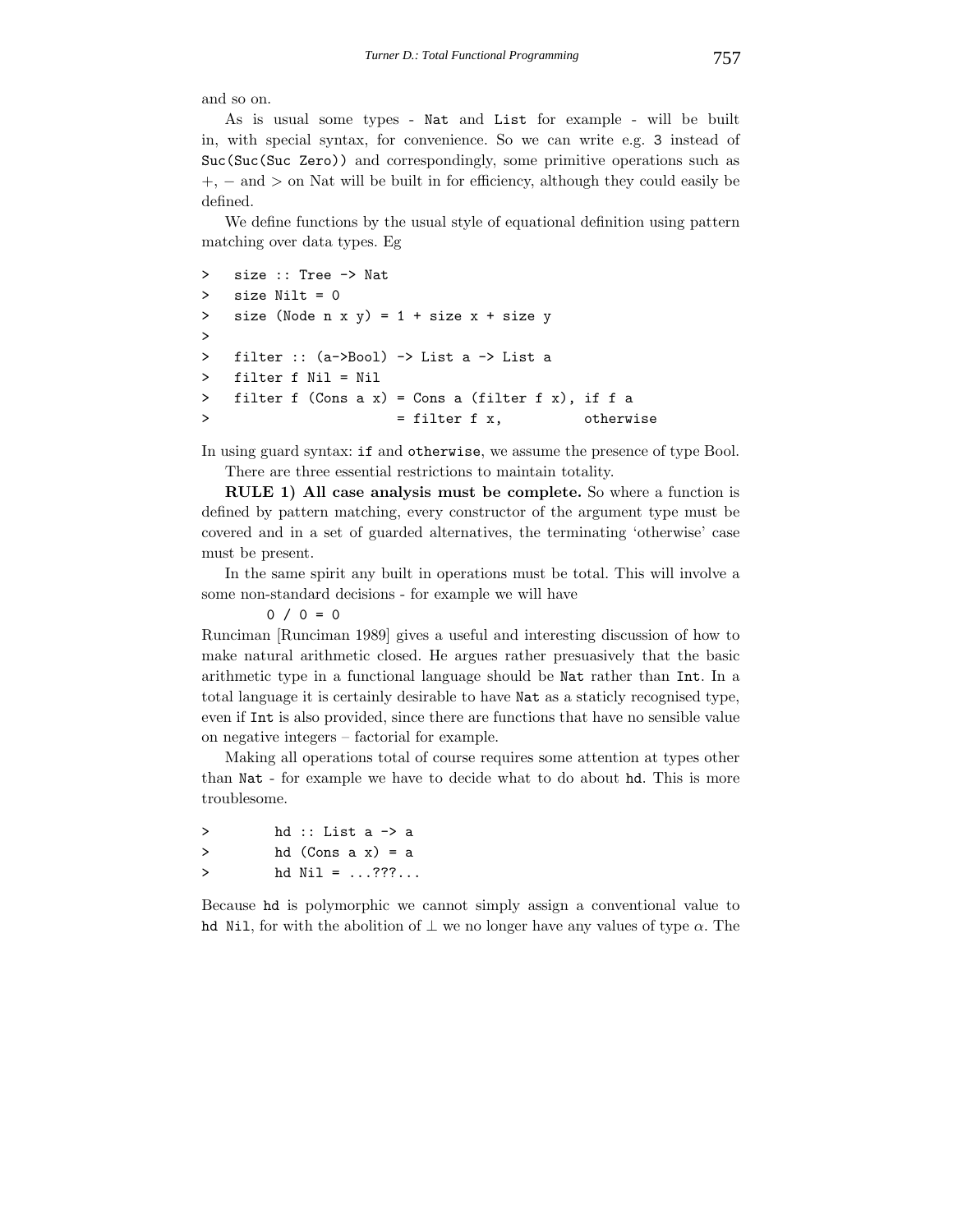same problem will arise with any selector function on a sum type. Two simple solutions are

- **–** Supply an extra argument to hd, which is the value to be returned if the list is empty.
- **–** Don't use hd. Instead always do a case analysis, using pattern matching and including a case for the empty list.

Both of these are workable and force you to pay attention to exactly those boundary cases which are likely to cause trouble. The first incurs a modest overhead in passing extra arguments to various functions. The second avoids this but at the cost of a more substantial rewrite of the program. A more elegant solution would be to somehow modify the type system to admit subtypes – such as *non-empty-List,* on which hd is well-defined.

**RULE 2) Type recursion must be** *covariant.* That is type recursion through the left hand side of  $\rightarrow$  is not permitted. For example

> data Silly = Very (Silly->X) ||not allowed!

Here X is an arbitrary type. Contravariant types like Silly allow  $\perp$  to sneak back in, and are therefore banned. We show how the damage arises:

```
> bad :: Silly -> X
> bad (Very f) = f (Very f)
> foo :: X
> foo = bad (Very bad)
```
We have obtained a value, foo, of type X, with no normal form  $-$  using the equation for bad to rewrite foo gets back the same term. The construction will work for any X, for example Nat. So we have an expression of type Nat which does not reduce to a numeral, like loop 0 of our Introduction. The restrictions on recursion which we introduce next (RULE 3 below) will not prevent this, since the definitions of bad and foo above are not recursive. A modification of the above scheme gives a fixpoint operator, equivalent to having general recursion.

Finally, it should be clear that we also need some restriction on recursive function definitions. Allowing unrestricted general recursion would bring back ⊥. To avoid non-termination, we must restrict ourselves to *well-founded recursion.* How should we do this? If we were to allow arbitrary well-founded recursion, we would have to submit a proof that each recursive call descends on some wellfounded ordering, which the compiler would have to check. We might also have to supply a proof that the ordering in question really is well-founded, if it is not a standard one.

This contradicts our requirement for an *elementary language,* in which programs and proofs can be kept separate. We need a purely syntactic criterion, by which the compiler can enforce well-foundedness.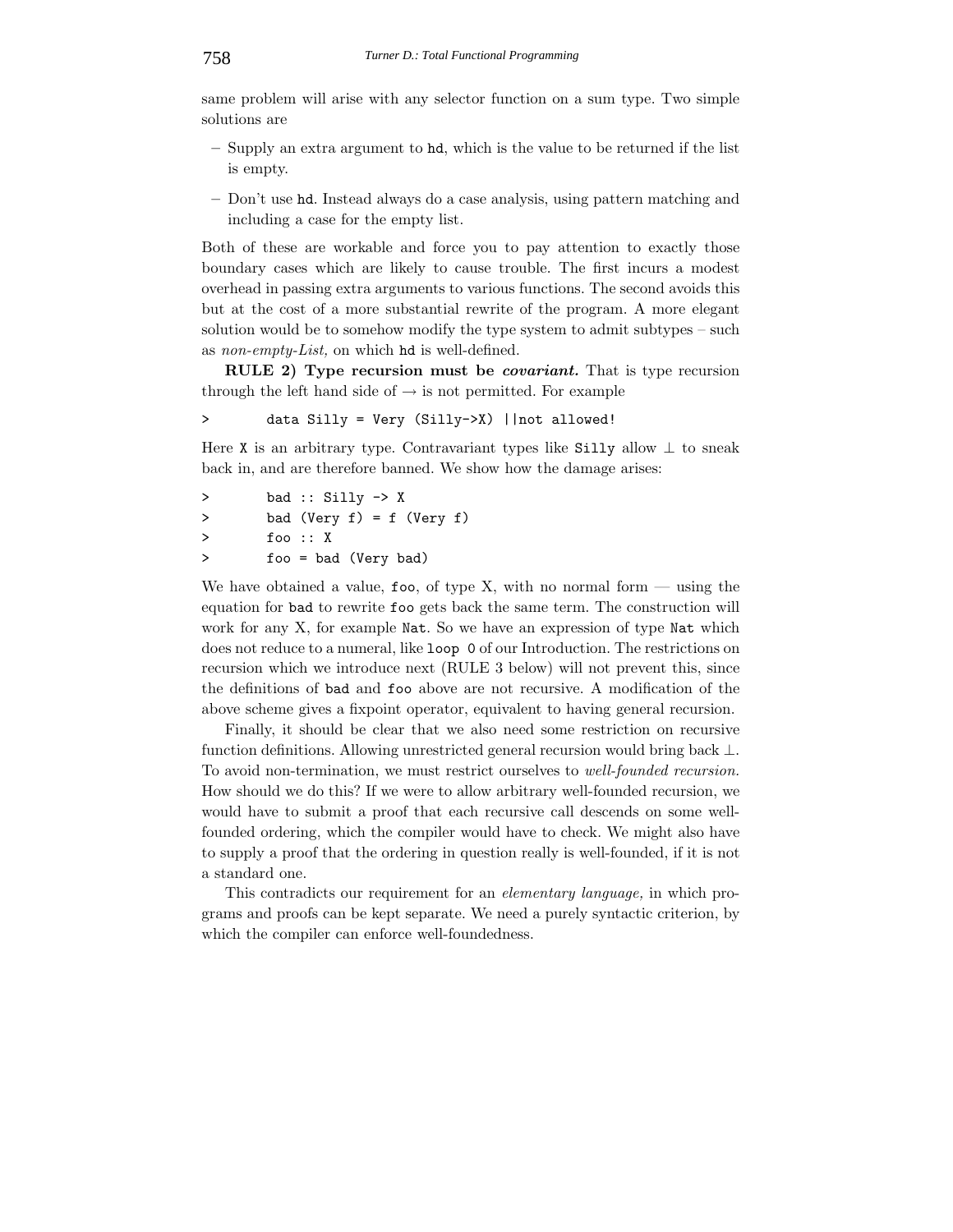**RULE 3) Each recursive function call must be on a syntactic subcomponent of its formal parameter.** This form of recursion, often called *structural recursion,* sits naturally with function definition by pattern matching. A typical example of what this allows is recursion of the form

| ゝ      | $f :: Nat->Thinking$ |
|--------|----------------------|
| $\geq$ | $f$ 0 = something    |
| ゝ      | $f(n+1) =  f n$      |

which is primitive recursion, but we may recurse via pattern matching on the subcomponents of any data type, including lists and arbitrary trees, not just on Nat. In the case of a function of multiple arguments we also permit "nested" structural recursion as in Ackermann's function

```
> ack :: Nat->Nat->Nat
> ack 0 n = n+1
> ack (m+1) 0 = ack m 1
> ack (m+1) (n+1) = ack m (ack (m+1) n)
```
the extension to multiple arguments adds no power, because what it does can be desugared using higher order functions, but is syntactically convenient.

The rule to allow recursion only by *syntactic descent* on data constructors effectively restricts us to primitive recursion, which is guaranteed to terminate. But isn't primitive recursion quite weak? For example is it not the case that Ackermann's function fails to be primitive recursive? No, that's a first order result - it does not apply to a language with higher order functions.

IMPORTANT FACT: we are here working in a higher order language, so what we actually have are the primitive recursive functionals of finite type, as studied by [Gödel 1958] in his *System T*.

These are known to include every recursive function whose totality can be proved in first order logic (starting from the usual axioms for the elementary data types, eg the Peano axioms for Nat). So Ackermann is there, and much, much else. Indeed, we have more than system T, because we can define data structures with functional components, giving us infinitarily branching trees. Depending on the exact rules for typechecking polymorphic functions, it is possible to enlarge the set of definable functions to all those which can be proved total in *second order* arithmetic.

So it seems the restriction to primitive recursion does not deprive us of any functions that we need, BUT we may have to code things in an unfamiliar way and it is an open question whether it gives us all the *algorithms* we need (this is a different issue, as it relates to complexity and not just computability). I have been studying various examples, and find the discipline surprisingly convenient.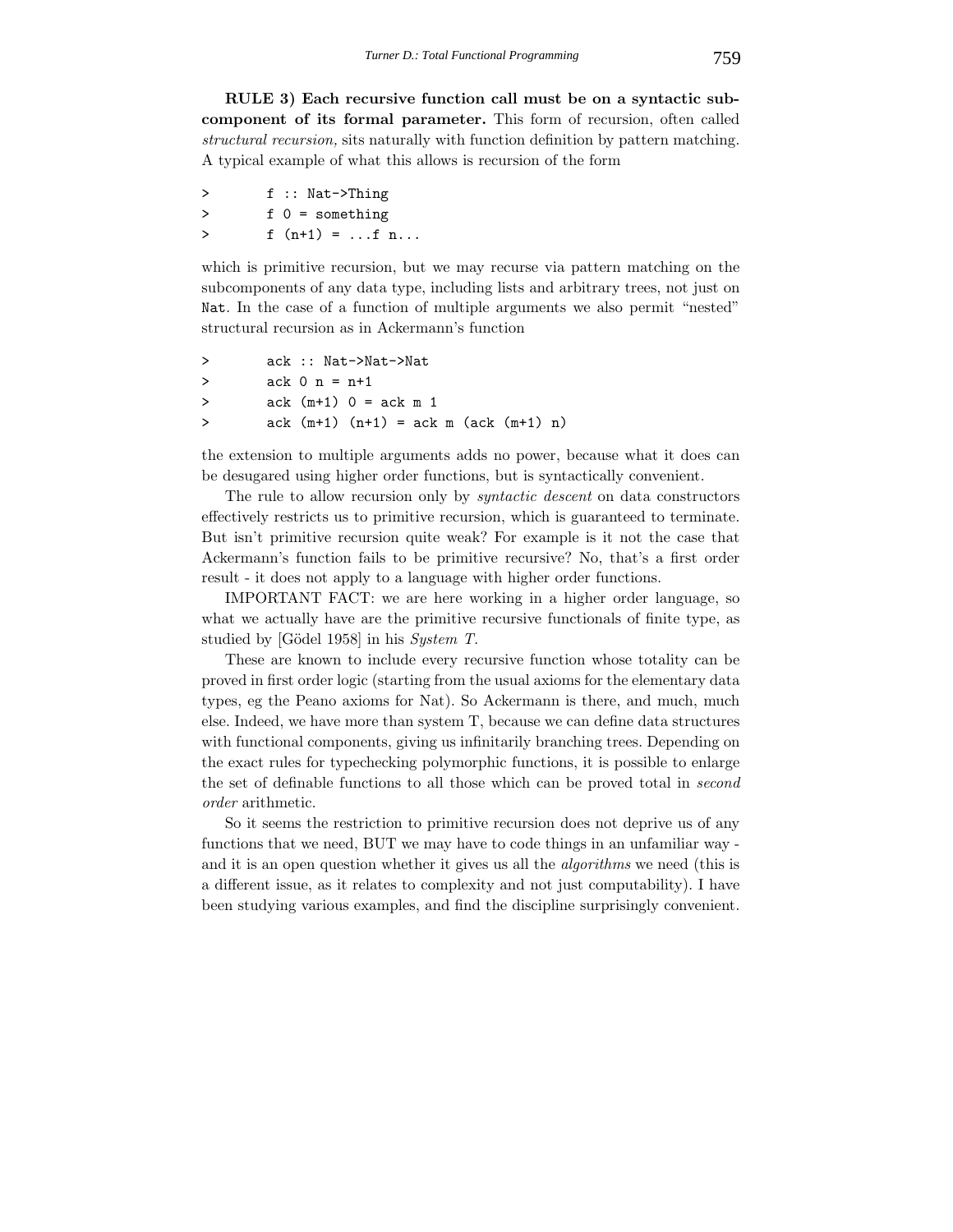# **An example - Quicksort.**

Quicksort is not primitive recursive. However Treesort is primitive recursive (we descend on the subtrees) and for each version of Quicksort there is a Treesort which performs exactly the same comparisons and has the same complexity, so we haven't lost anything.

#### **Another example - fast exponentiation.**

| > | pow :: Nat->Nat->Nat                |             |
|---|-------------------------------------|-------------|
| ゝ | pow $x n = 1$ ,                     | if $n == 0$ |
| ゝ | $= x * pow (x * x) (n/2), if odd n$ |             |
| ゝ | $=$ pow $(x * x)$ $(n/2)$ ,         | otherwise   |

This definition is not primitive recursive - it descends from n to  $n/2$ . Primitive recursion on nats descends from  $(n+1)$  to n.

However, we can recode by introducing an intermediate data type List Bit, and assuming a built in function that gives us access to the binary representation of a number.

```
> data bit = 0n | 0ff
> bits :: Nat->List Bit ||built in
> pow x n = pow1 x (bits n)
> pow1 x Nil = 1
> pow1 x (Cons On y) = x * pow1 (x * x) y> pow1 x (Cons Off y) = pow1 (x * x) y
```
#### **Summary of programming situation:**

Expressive power - we can write any function which can be proved total in the first order theory of the (relevant) data types.  $(FACT, DUE TO GODEL)$ 

Efficiency - it is a readily observed that three quarters or more of the algorithms we ordinarily write are already primitive recursive. Many of the others can be reexpressed as primitive recursive, with same computational complexity, by introducing an intermediate data structure. (MY CONJECTURE: with more practice we will find this is always true.)

I believe it would not be at all difficult to learn to program in this discipline, but you do have to make some changes to your programming style. And it is sometimes quite inconvenient – for example Euclid's algorithm for  $gcd$  is difficult to express in a natural way). We return to this in section 5 below.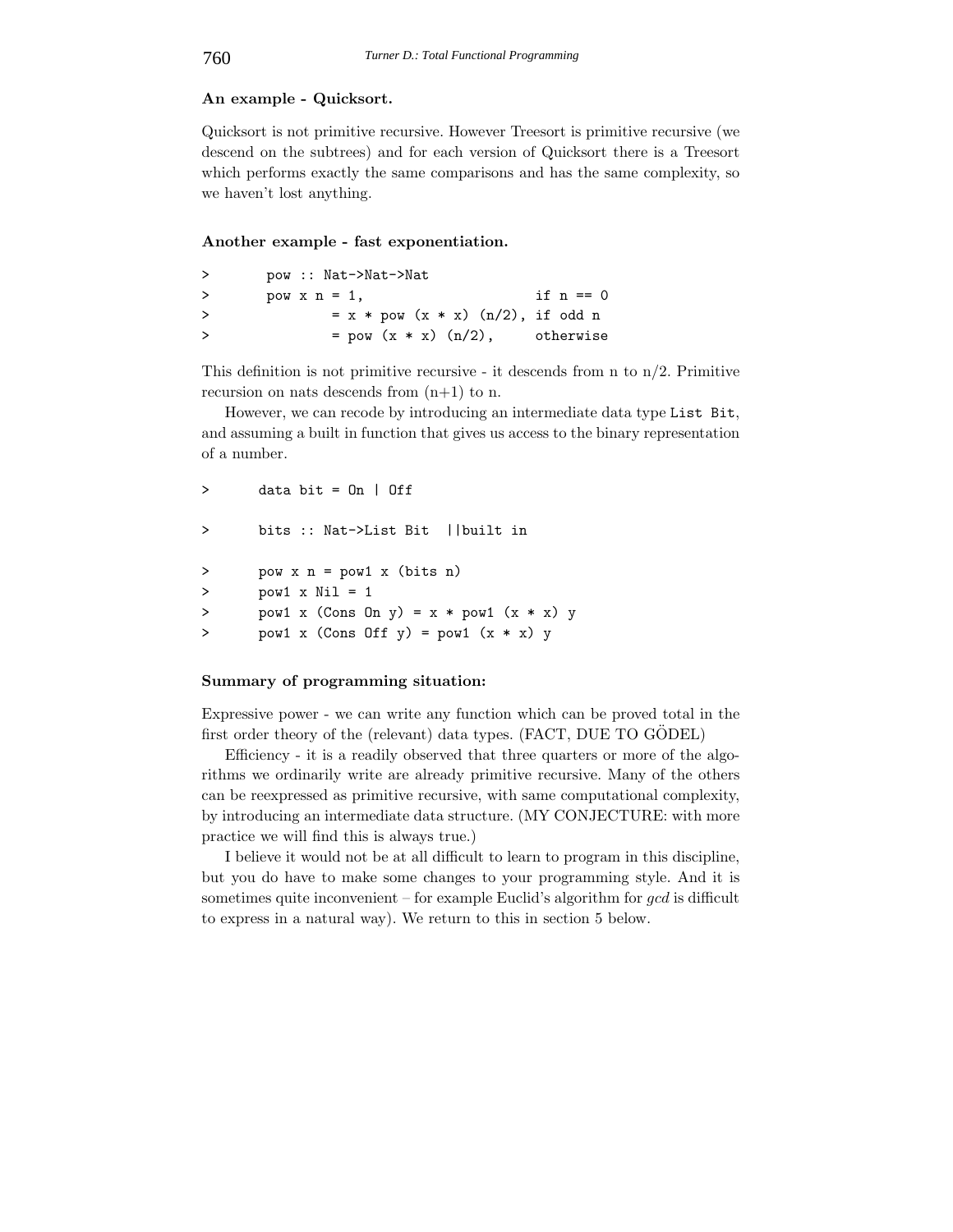There is a sledge-hammer approach that can be used to rewrite as primitive recursive any algorithm for which we can compute a prinitive recursive upper bound on its complexity. We add an additional parameter, which is a natural number initialised to the complexity bound, and count down on that argument while recursing. This wins no prizes for elegance, but it is an existence proof that makes more plausible my conjecture above.

The problem of writing a decision procedure to recognise structural recursion in a typed lambda calculus with case-expressions and recursive, sum and product types is solved in the thesis of Andreas Abel [Abel 1999]. Adapting it cope with a richer type system and a more equational style of function definition would be non-trivial but probably no harder than things that functional language compilers already do.

# **3.2 PROOFS**

Proving things about programs written in this discipline is very straightforward. Equational reasoning, starting from the program equations as axioms about the functions they define.

For each data type we have a principle of structural induction, which can be read off from the type definition, eg

> data Nat = Zero | Suc Nat

this gives us, for any property  $P$  over Nat

$$
P(\text{Zero})
$$
  

$$
\forall n.P(n) \Rightarrow P(\text{Suc } n)
$$
  

$$
\forall n.P(n)
$$

We have no  $\perp$  and no domain theory to worry about. We are in standard (set theoretic) mathematics.

# **4 CODATA**

What we have sketched so far would make a nice teaching language but is not enough for production programming. Let us return to the issue of writing an operating system.

An operating system can be considered as a function from a stream of requests to a stream of responses. To program things like this functionally we need infinite lists - or something equivalent to infinite lists.

In making everything well-founded and terminating we have seemingly removed the possibility of defining infinite data structures. To get them back we introduce *codata type definitions:*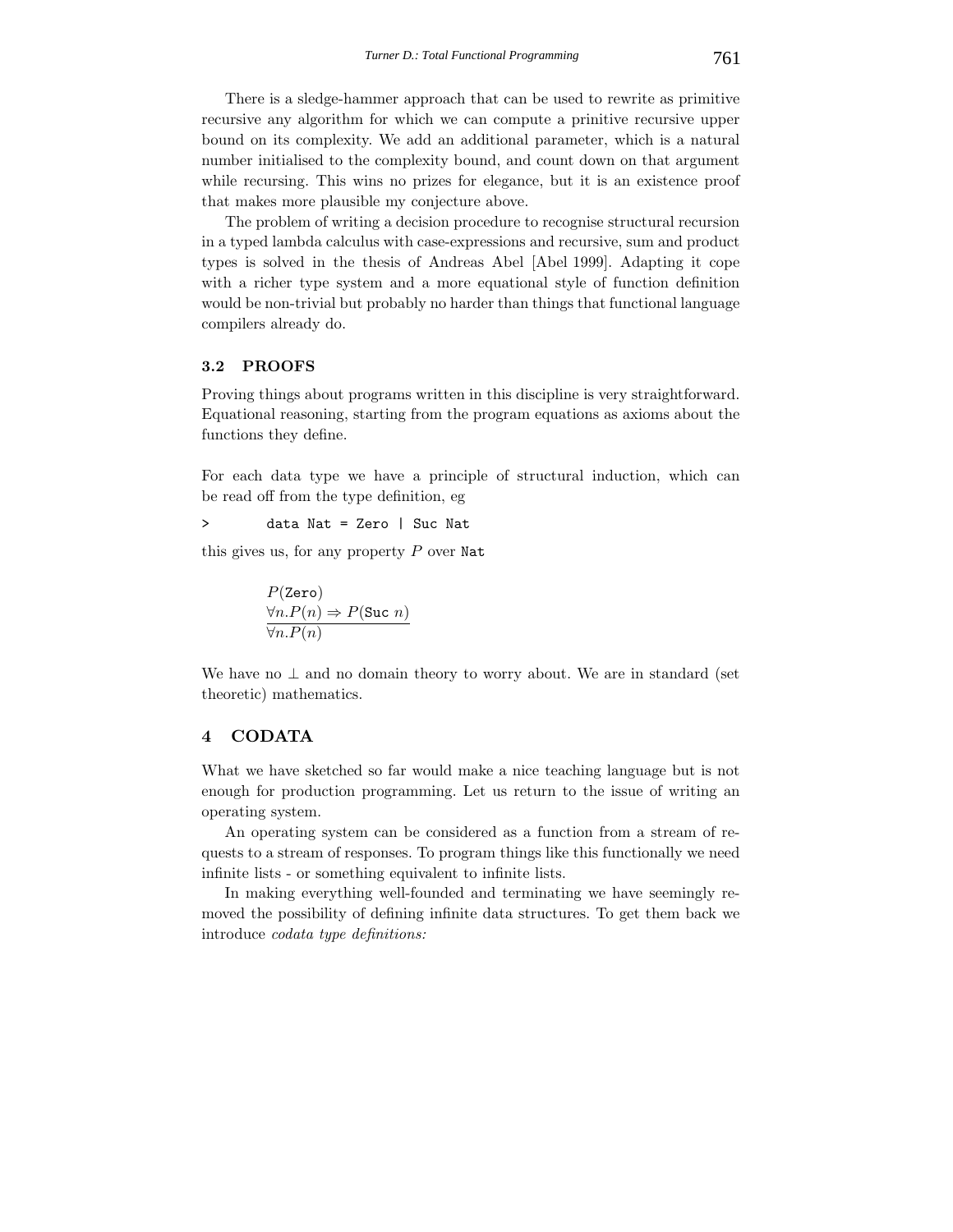> codata Colist a = Conil | a <> Colist a

Codata definitions are equations over types that produce final algebras, instead of the initial algebras we get for data definitions. So the type Colist contains all the infinite lists as well as finite ones - to get the infinite ones alone we would omit the Conil alternative. Note that  $\inf x \leq$  is the coconstructor for colists.

# **4.1 Programming with Codata**

The rule for *primitive corecursion* on codata is the dual to that for primitive recursion on data. Instead of descending on the argument, we ascend on the result. Like this

> f :: something->Colist Nat ||example > f args = RHS(f args')

where the leading operator of the context RHS(-) must be a *coconstructor,* with the corecursive call to f as one of its arguments. There is no constraint on the form of args'.

Notice that corecursion *creates* (potentially infinite) codata, whereas ordinary recursion *analyses* (necessarily finite) data. Ordinary recursion is not legal over codata, because it might not terminate. Conversely corecursion is not legal if the result type is data, because data must be finite.

Now we can define infinite structures, such as

| $\geq$        | ones :: Colist Nat                        |
|---------------|-------------------------------------------|
| $\geq$        | ones = $1 \leq$ ones                      |
|               |                                           |
| $\rightarrow$ | fibs :: Colist Nat                        |
| $\geq$        | fibs = f $01$                             |
| $\rightarrow$ | where                                     |
| $\rightarrow$ | $f$ a $b = a \Leftrightarrow f$ b $(a+b)$ |
|               |                                           |

and many other examples which every Miranda or Haskell programmer knows and loves.

Note that all our infinite structures are total.

As in the case of primitive recursion over data, the rule for coprimitive corecursion over codata requires us to rewrite some of our algorithms, to adhere to the discipline of total functional programming. This is sometimes quite hard - for example rewriting the well known sieve of Eratosthenes program in this discipline involves coding in some bound on the distance from one prime to the next.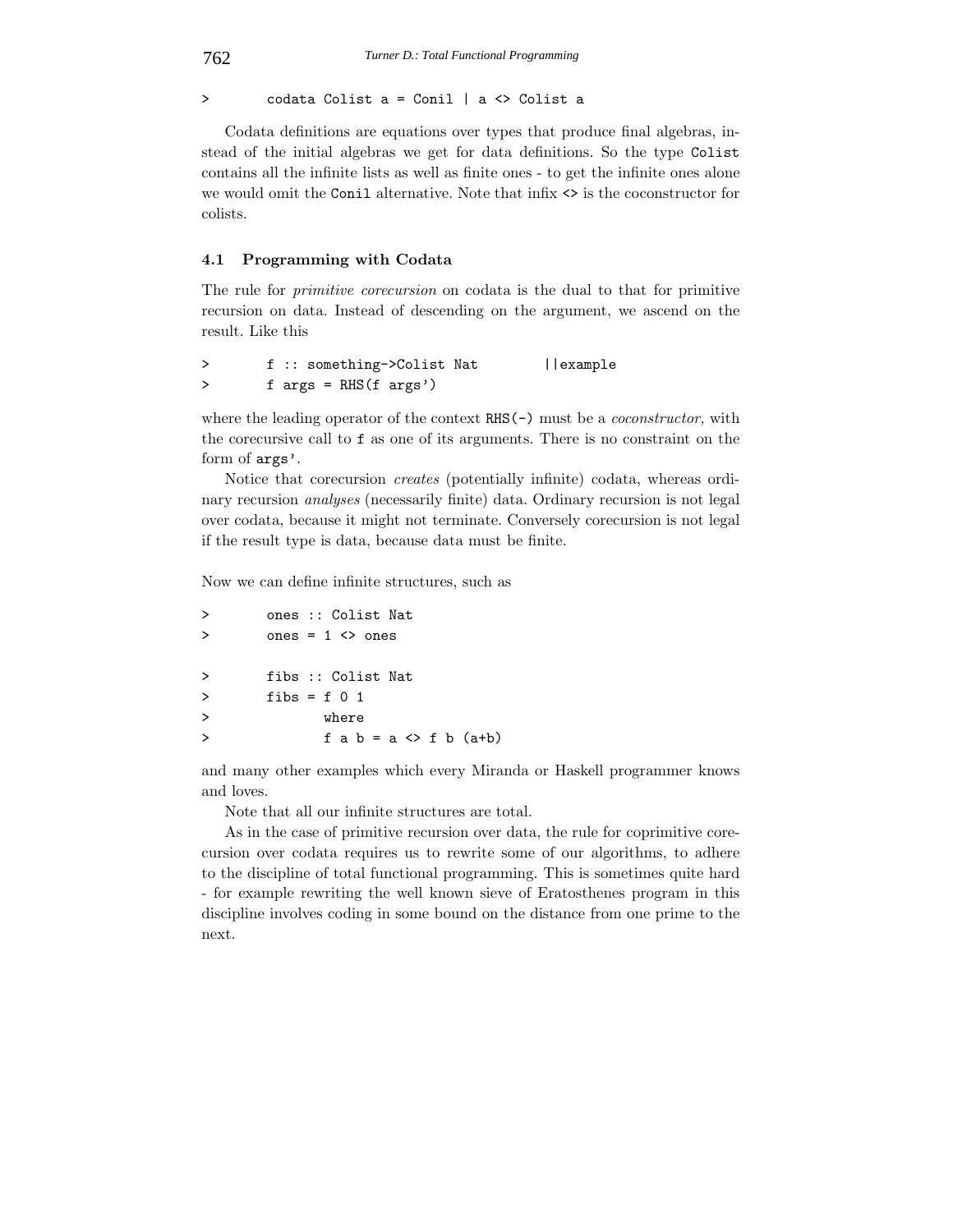There is a (very nice) principle of coinduction, which we use to prove infinite structures equal. It can be read off from the definition of the codata type. We discuss this in the next subsection.

A question. Does the introduction of codata destroy strong normalisability? No! But you have to have the right definition of normal form. Every expression whose principle operator is a coconstructor is in normal form. (To get confluence as well as strong normalisability requires a little more care. Each corecursive definition is translated into a closed term and an explicit *unwind* operation introduced – see [Telford and Turner 1997] for details. The scheme in [Wadler et al. 1998] for translating lazy definitions into a strict language is related.)

# **4.2 Coinduction**

First we give the definition of bisimilarity (on colists). We can characterise  $\approx$ the bisimilarity relation as follows

 $x \approx y \Rightarrow hd\ x = hd\ y \wedge tl\ x \approx tl\ y$ 

Actually this is itself a corecursive definition! To avoid a meaningless regress what one actually says is that anything obeying the above is a *bisimulation* and by bisimilarity we mean the largest such relation. For a fuller discussion see [Pitts 1994]. Taking as read this background understanding of how to avoid logical regress, we say that in general two pieces of codata are bisimilar if:

**–** their finite parts are equal, and

**–** their infinite parts are bisimilar.

The principle of coinduction may now be stated as follows: *Bisimilar objects are equal.* One way to understand this principle is to take it as the definition of equality on infinite objects. We can package the definition of bisimilarity and the principle that bisimilar objects are equal in the following method of proof: *When proving the equality of two infinite structures we may assume the equality of recursive substructures of the same form.*

For colists we get — to prove

g x1 ... xn = h x1 ... xn

It is sufficient to show

g x1 ... xn = e <> g a1 ... an h x1 ... xn = e <> h a1 ... an

There is a similar rule for each codata type. We give one example of a proof by coinduction.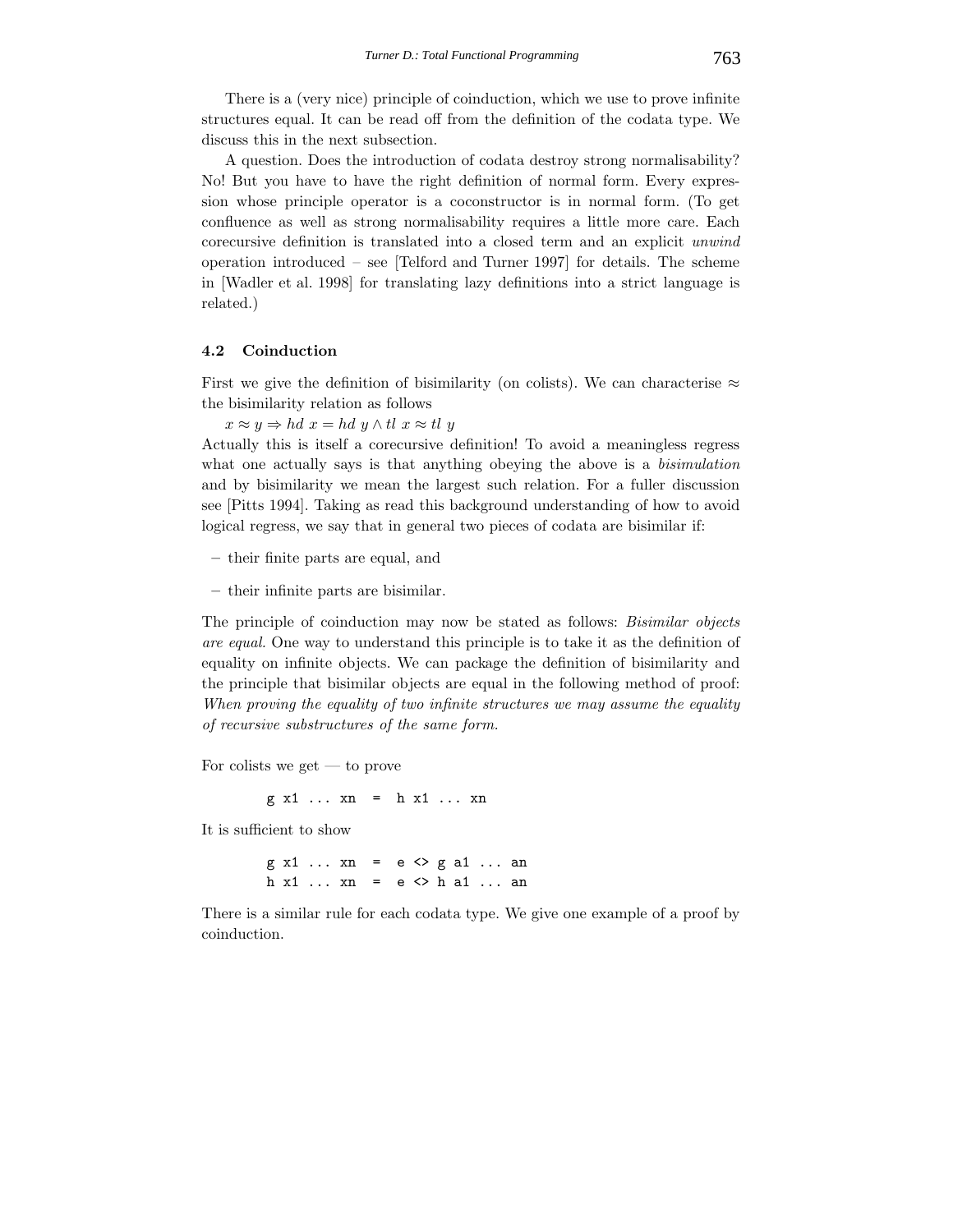The following theorem about the standard functions map, iterate, is from [Bird and Wadler 1988]. We have changed the name of map to comap because for us it is a different function when it acts on colists.

```
> iterate f x = x \Leftrightarrow iterate f (f x)
> comap f (a \Leftrightarrow x) = f a \Leftrightarrow \text{conn } f x
```
Theorem iterate  $f(x) = \text{comp } f$  (iterate  $f(x)$ ) **Proof** by coinduction

```
iterate f (f x)
= f x \Leftrightarrow iterate f (f (f x)) {iterate}
= f x \Leftrightarrow comap f (iterate f (f x)) {ex hypothesi}
= comap f (x \leq x) iterate f (f(x)) {comap}
= comap f (iterate f x) {iterate}
```
## **QED**

The proof given in Bird and Wadler uses the take-lemma - it is longer than that given above and requires an auxiliary construction, involving the application of a take function to both sides of the equation, and an induction on the length of the take.

The absence of a base case in this form of induction is at first sight puzzling. It is important to note that coinduction is valid only for the proof of *equations* over infinite structures, not of arbitrary properties of the data structure as with ordinary induction.

The "strong coinduction" principle illustrated here seems to give shorter proofs of equations over infinite lists than either of the proof methods for this which have been developed in the theory of weak functional programming - namely partial object induction [Turner 1982] and the take-lemma [Bird and Wadler 1988].

The framework seems simpler than previous accounts of coinduction - see for example [Pitts 1994], because we are not working with domain theory and partial objects, but with the simpler world of total objects.

Moral: Getting rid of partial objects seems an unmitigated blessing - not only when reasoning about finite data, but perhaps even more so in the case of infinite data.

# **5 Beyond structural recursion?**

The restriction to structural recursion is sometimes frustrating. If the compiler can understand that  $(n-1)$  is smaller than n (for positive integer n) why can it not see that  $n/2$  also descends from n (again for positive n)? This would enable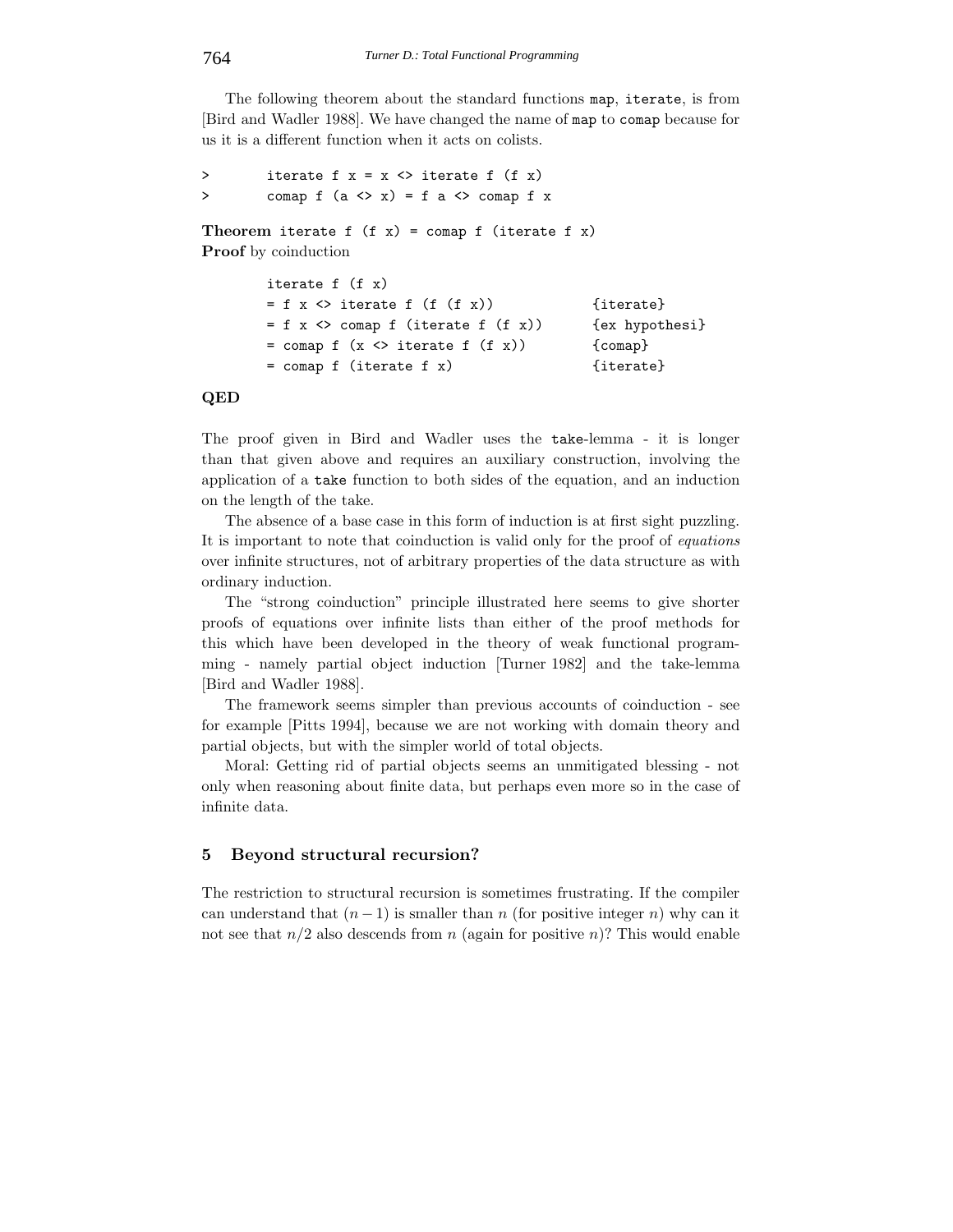the straightforward definition of fast exponentiation to be accepted, without our having to introduce the intermediate data type List Bit. A similar consideration applies to partitioning a list into two non-empty parts as in Quicksort.

A significant result in this area is the paper [Arkoudas and McAllester 1996] defining a decision procedure for *Walther recursion*, a generalisation of primitive recursion. By a "reducer-conserver" analysis of the program the properties of descending in size from its argument and conserving the size of its argument (in a sense of "size" appropriate to the data type) is transmitted from one function to another. For example from knowing that  $(a - b)$  descends from a (for a, b positive integers and '−' natural subtraction) and examining the definition of integer division as repeated subtraction it is inferred that  $n/2$  descends.

Arkoudos & McAllester argue that Walther recursion adds no power because the recursions it accepts can be translated into primitive recursion but it adds convenience. Their system will recognise as well-founded Quicksort, gcd by Euclid's algorithm and many similar examples. The programs are expressed in a first order, monomorphic, functional language (essentially a simple subset of LISP).

Their system permits (and requires) the identification of simple subtypes, such as non-empty list or non-zero natural number, that are relevant to the analysis. For example natural subtraction is a conserver over natural numbers but a reducer over positive numbers and (perhaps rather inconveniently) has to be defined separately for these two types.

Generalising the definition and decision procedure for Walther recursion to a higher order polymorphic language is an important and (as far as I know) unsolved challenge. This would certainly make elementary total fp a more attractive proposition by admitting a wider and more natural class of recursive definitions.

A method of abstract interpretation due to Alastair Telford captures much of the same ground as Walther recursion for a simple higher order (but still monomorphic) programming language, see [Telford and Turner 2000].

There is a version of Telford's abstract interpretation scheme for codata. Interestingly, this recognises a class of valid corecursive definitions which includes primitive corecursion but also allows other examples such as

## > evens = 2 <> comap (add 2) evens

which fails to be primitive corecursion because of the intervening call to comap. The definition is neverthless productive<sup>4</sup> (the dual concept to well-founded) because of a conservative property of comap. See [Telford and Turner 1997].

This is suggests there is a notion of *Walther corecursion* which works analogously to the way in which Walther recursion extends the scope of primitive

<sup>4</sup> productivity is of course, like well-foundation, undecidable in general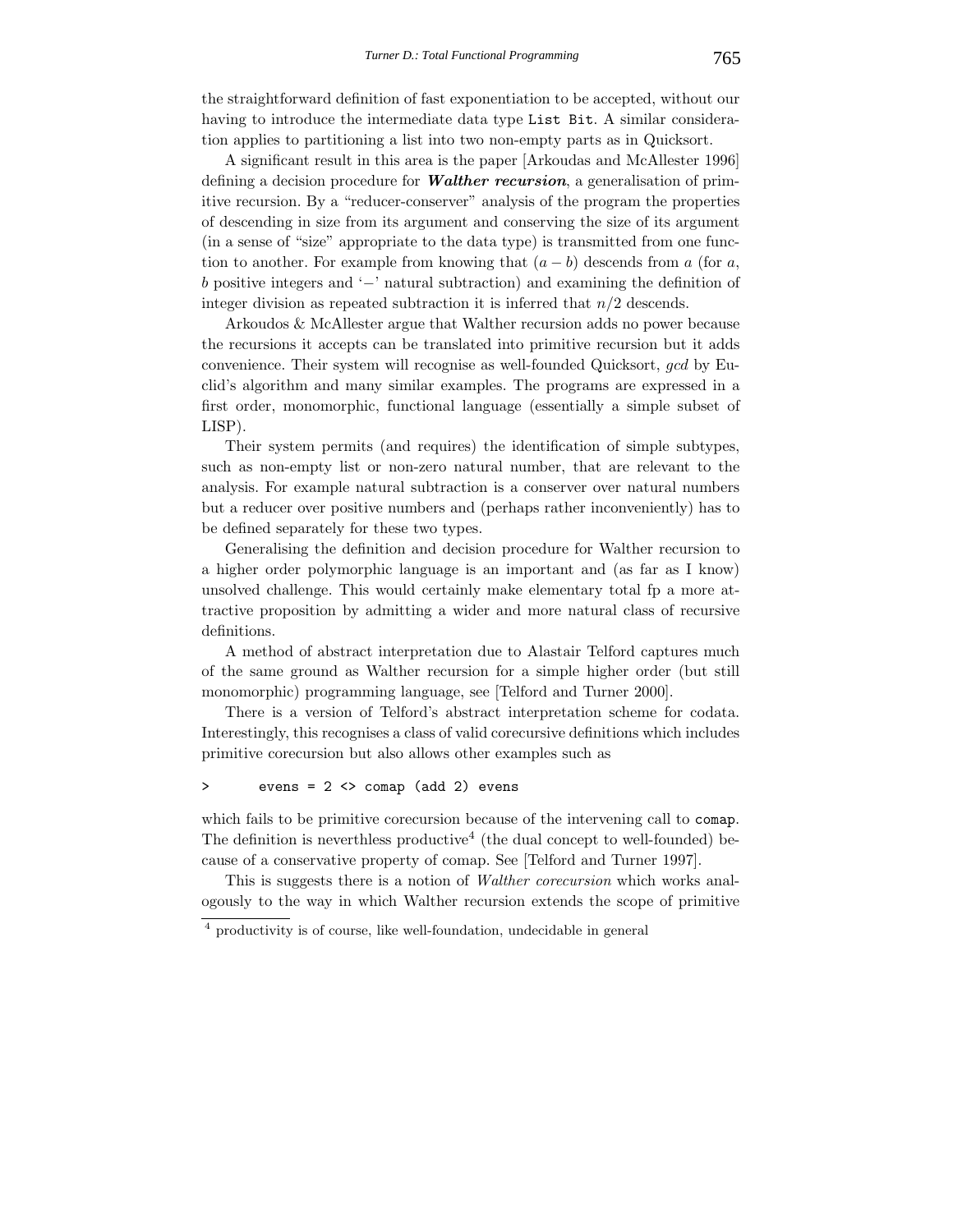recursion. The whole area merits further investigation.

# **6 Observations and Concluding Remarks**

I have outlined an elementary discipline of total functional programming, in which we have finite data and possibly-infinite codata, which we keep separate from each other by a minor variant of the Hindley-Milner type discipline. There are syntactic restrictions on recursion and corecursion to ensure well-foundation for the former and productivity for the latter and simple proof rules for both data and codata.

Although the syntactic discipline proposed may be found too restrictive in the forms of recursion and corecursion it allows, I would argue that the distinction between data and codata is very helpful to a clean system for functional programming and is in fact necessary within a framework ensuring totality.

The attraction of an *elementary* total language in the sense defined at section 3 is primarily pedagogical. In the presence of dependent types the expressive power of structural recursion is greatly enhanced, see for example [McBride 2003] for a nice illustration of this.

A question we postponed from section 2 is whether we ought to be willing to give up Turing completeness. Anyone who has taken a course in theory of computation will be familiar with the following result, which is a corollary of the Halting Theorem.

**Theorem:** For any language in which all programs terminate, there are always-terminating programs which cannot be written in it - among these are the interpreter for the language itself.

So if we call our proposed language for total functional programming, L, an interpreter for  $L$  in  $L$  cannot be written. Does this really matter? I have two observations which suggest this might in fact be something to which we could accommodate ourselves quite easily.

1) We can have a hierarchy of languages, of ascending power, each of which can express the interpreters of those below it. For example if our language  $L$  has a first order type system, we can add some second order features to get a language  $L_2$ , in which we can write the interpreter for  $L$ , and so on up. Constructive type theory, with its hierarchy of universes, is like this, for example.

2) We can draw an analogy with the (closely related) issue of compile-time type systems. If we consider a complete computing system written in a typed high level language, including operating system, compilers, editors, loaders and so on, it seems that there will always be at least one place – in the loader for example – where we are obliged to escape from the type discipline. Nevertheless many of us are happy to do almost all of our programming in languages with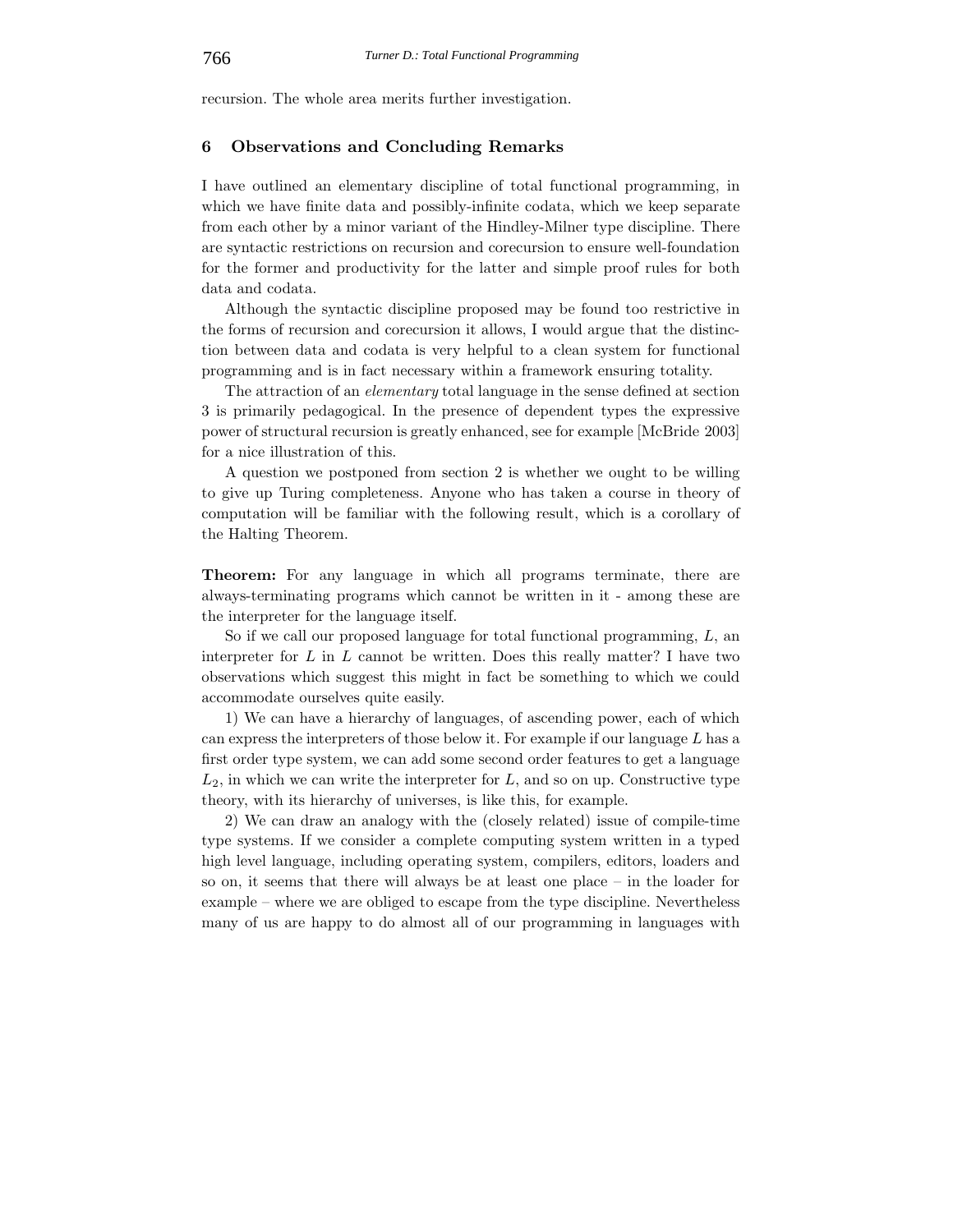compile time type systems. One the rare occasions when we need to we can open an escape hatch, such as Haskell's *UnsafePerformIO*.

There is a dichotomy in language design, because of the halting problem. For our programming discipline we are forced to choose between

- A) Security a language in which all programs are known to terminate.
- B) Universality a language in which we can write
	- **(i)** all terminating programs
	- **(ii)** silly programs which fail to terminate
	- and, given an arbitrary program we cannot in general say if it is (i) or (ii).

Five decades ago, at the beginning of electronic computing, we chose (B). If it is the case, as seems likely, that we can have languages of type  $(A)$  which accomodate all the programs we need to write, bar a few special situations, it may be time to reconsider this decision.

#### **Acknowledgements**

This work was supported in part by EPSRC grant GR/L03279. An earlier version of this paper, including the coinduction method, was presented in [Turner 1995].

## **References**

- [Abel 1999] Andreas Abel "A Semantic Analysis of Structural Recursion", Diploma Dissertation, 50 pages, Ludwigs-Maximillians-University, Munich, February 1999.
- [Arkoudas and McAllester 1996] Kostas Arkoudas, David McAllester "Walther Recursion", Proceedings CADE 13, Springer LNCS 1104:643-657, 1996.
- [Bird and Wadler 1988] R. S. Bird, P. Wadler "Introduction to Functional Programming", Prentice Hall, 1988.
- [Gödel 1958] K. Gödel "On a hitherto unutilized extension of the finitary standpoint", Dialectica 12, 280-287 (1958).
- [Harper et el. 1986] R. Harper, D. MacQueen, R. Milner "Standard ML", University of Edinburgh LFCS Report 86-2, 1986.
- [Hudak et al. 1992] Paul Hudak et al. "Report on the Programming Language Haskell", SIGPLAN Notices, 27(5), May 1992.
- [McBride 2003] Conor McBride "First Order Unification by Structural Recursion", Journal of Functional Programming 13(6):1061-1075 , November 2003.
- [Nordstrom et al. 1990] B. Nordstrom, K. Petersson, J. M. Smith "Programming in Martin-Löf's Type Theory: An Introduction", Oxford Science Publications, 1990.
- [Pitts 1994] A. M. Pitts "A Co-induction Principle for Recursively Defined Domains", Theoretical Computer Science, 124(2):195-219, 1994.
- [Runciman 1989] Colin Runciman "What about the Natural Numbers", Computer Languages, 14(3):181-191, 1989.
- [Telford and Turner 1997] A.J.Telford, D.A.Turner "Ensuring Streams Flow", Johnson, ed, Algebraic Methodology and Software Technology - AMAST '97, Sydney, Australia, December 1997 (Springer LNCS vol 1349:509-523).